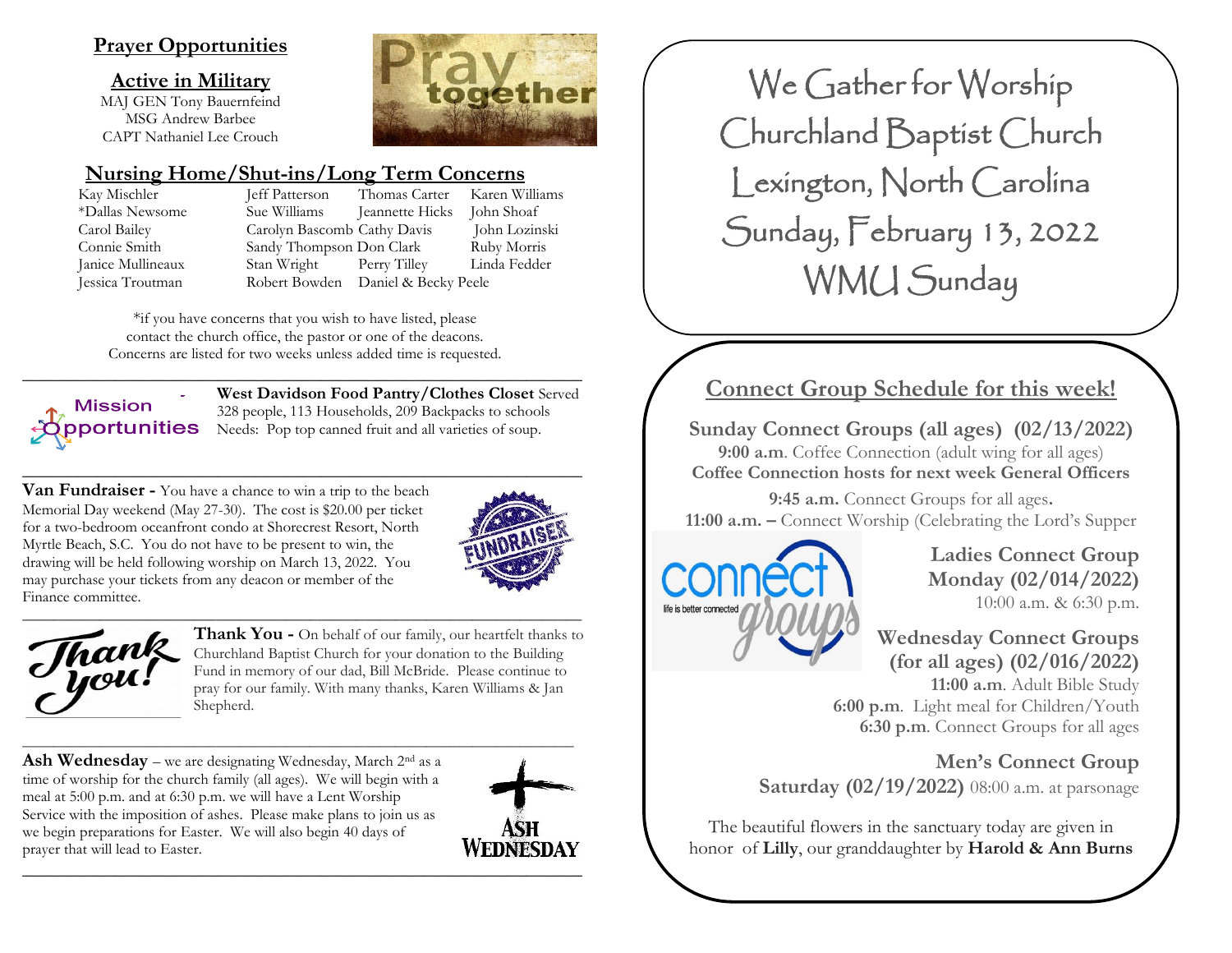The Worship Service at Eleven O'clock Sunday morning, WMU Sunday February 13, 2022 ֦

 $\int_{\mathcal{C}}$ 

Worship is Connecting With God

**Chiming of the Hour**

**Welcome/The Work of the Church**

**Call to Worship – Ladies Choir** #546 – Love Lifted Me

**Invocation –** Ann Burns

**WMU Reflections –** Barbara Shoaf

**Special Music - Ladies Choir** Fill My Cup, Lord

**Hymn of Giving #129 –** Tell Me the Stories of Jesus

**Offertory Prayer –** Karen Allen

**Receiving of Tithes and Offerings**

**Doxology**

**Message – Dr. Huckaby** Great Women I Know – Proverbs 31:10-31

**Invitation #483 –** Footsteps of Jesus

**Postlude** Roy Hicks



# **Great Women I Know Proverbs 31:10-31**

**Introduction –** what are biblical qualities of great women? We see four examples in Scripture:

**Great Women I know have a p\_\_\_\_\_\_\_\_\_\_\_\_ influence (Hannah - 1 Samuel 1:1-20)** 

Lord Almighty, if you will only look on your servant's misery and remember me, and not forget your servant, but give her a son, then I will give him to the Lord for all the days of his life and no razor will ever be used on his head.

Great Women I know have a c computed influence (Esther - Esther **4:13)**

Do not think that because you are in the king's house you alone of all the Jews will escape. <sup>14</sup> For if you remain silent at this time, relief and deliverance for the Jews will arise from another place, but you and your father's family will perish. And who knows but that you have come to your royal position for such a time as this?"

# **Great Women I know have a f\_\_\_\_\_\_\_\_\_\_\_\_influence (Mary Magdalene - John 12:1-8)**

Six days before the Passover, Jesus therefore came to Bethany, where Lazarus was, whom Jesus had raised from the dead. <sup>2</sup> So they gave a dinner for him there. Martha served, and Lazarus was one of those reclining with him at table. <sup>3</sup> Mary therefore took a pound<sup>[\[a\]](https://www.biblegateway.com/passage/?search=John%2012:1-8&version=ESV#fen-ESV-26572a)</sup> of expensive ointment made from pure nard, and anointed the feet of Jesus and wiped his feet with her hair. The house was filled with the fragrance of the perfume. <sup>4</sup> But Judas Iscariot, one of his disciples (he who was about to betray him), said,  $5$  "Why was this ointment not sold for three hundred denarii<sup>[\[b\]](https://www.biblegateway.com/passage/?search=John%2012:1-8&version=ESV#fen-ESV-26574b)</sup> and given to the poor?" <sup>6</sup> He said this, not because he cared about the poor, but because he was a thief, and having charge of the moneybag he used to help himself to what was put into it. <sup>7</sup> Jesus said, "Leave her alone, so that she may keep it<sup>[\[c\]](https://www.biblegateway.com/passage/?search=John%2012:1-8&version=ESV#fen-ESV-26576c)</sup> for the day of my burial. <sup>8</sup> For the poor you always have with you, but you do not always have me."

## **Great Women I know have a f\_\_\_\_\_\_\_\_\_\_\_\_ influence (Lois and Eunice 2 Timothy 2:5**).

<sup>5</sup> I am reminded of your sincere faith, which first lived in your grandmother Lois and in your mother Eunice and, I am persuaded, now lives in you also.

**Conclusion –** God would you please raise up both men and women in this place today.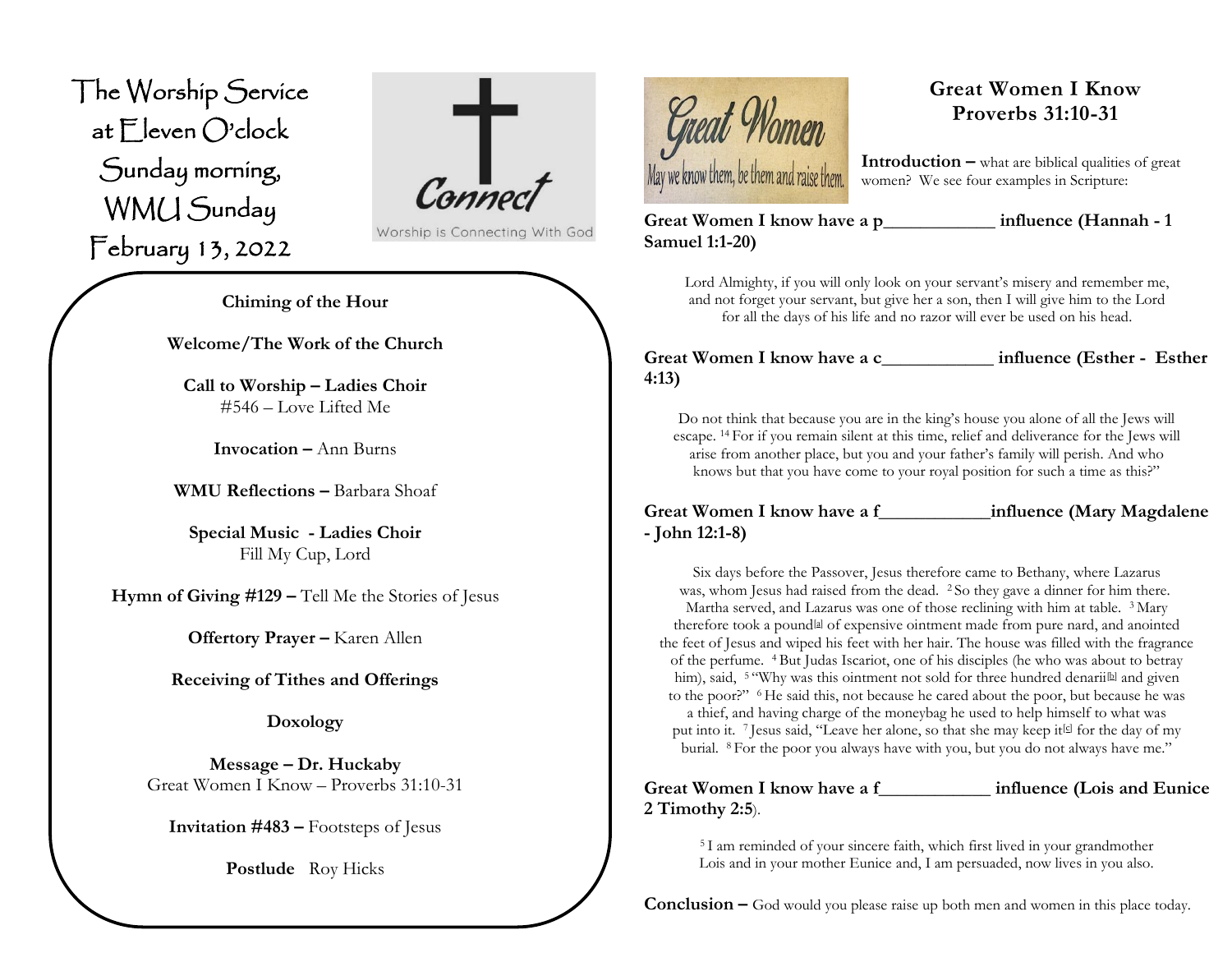

# **Volunteer Opportunities**

**Deacon of the Week –** Karen Allen

**Nursery Volunteers 2/13 –** Blanca Wood/Kathryn Harris **2/20 –** Jessica West/Angie West

**Children's Church 2/13 –** Taylor Heitman/Jessica West **2/20 –** Lisa Ridenhour/Sandra Beck

> **Office Secretaries 2/13 –** Pam Phipps **2/20 –** Karen Allen

**Counting Team 2/13 –** Amy Freeman/Sharon Hartley **2/20 –** Pam Phipps/Luke Shepherd

#### **Ushers**

**2/06 –** Barbara Bostian/Pam Phipps/Sharon Hartley/Blanca Wood **2/13 –** Tim Freeman/Ronald Hartley/Spencer Shoaf/Luke Shepherd

# **Wednesday Kids Connect**

**2/16 –** Taylor Heitman/Blanca Wood/David Wood/Pam Phipps 2/23 – Lisa Ridenhour/Sandra Beck/Ann Burns/Barbara Shoaf

#### **\_\_\_\_\_\_\_\_\_\_\_\_\_\_\_\_\_\_\_\_\_\_\_\_\_\_\_\_\_\_\_\_\_\_\_\_\_\_\_\_\_\_\_\_\_\_\_\_\_\_\_\_\_\_\_\_\_\_\_\_ CBC Kids Connect** will be collecting items for **Gabriel's**



**Superhero Squad** for our February Missions Project. We will be collecting toys to be taken to Brenner's Children's Hospital. Toys must be new, still in the package and out of material that can wiped off – no cloth. We will have boxes set up in the vestibule and the Adult Wing for donations. We would like to invite everyone at CBC to join with us to collect toys or money. We will collect toy/money through **2/27/22.** For questions please contact Lisa Ridenhour (336) 239-6063.

**Vision Sunday February 20** – The Long-Range Planning Committee has developed a mission and vision statement that will help guide us as we go forward as a church. We will vote on those two items on this Sunday and also hear a word of challenge about the days ahead.





**Scout Sunday February 27** – The Scouts and their leaders will be leading us in worship on February 27. Chad Tedder will be bringing the message on this day. Please come as our scouts lead us in worship.

\_\_\_\_\_\_\_\_\_\_\_\_\_\_\_\_\_\_\_\_\_\_\_\_\_\_\_\_\_\_\_\_\_\_\_\_\_\_\_\_\_\_\_\_\_\_\_ **Long Range Planning Committee will have a brief meeting immediately following Connect Worship in the Conference Room.**



# **Volunteer Opportunities**

**Deacon of the Week –** Karen Allen

**Nursery Volunteers 2/13 –** Blanca Wood/Kathryn Harris **2/20 –** Jessica West/Angie West

**Children's Church 2/13 –** Taylor Heitman/Jessica West **2/20 –** Lisa Ridenhour/Sandra Beck

> **Office Secretaries 2/13 –** Pam Phipps **2/20 –** Karen Allen

# **Counting Team**

**2/13 –** Amy Freeman/Sharon Hartley **2/20 –** Pam Phipps/Luke Shepherd

# **Ushers**

**2/06 –** Barbara Bostian/Pam Phipps/Sharon Hartley/Blanca Wood **2/13 –** Tim Freeman/Ronald Hartley/Spencer Shoaf/Luke Shepherd

## **Wednesday Kids Connect**

**2/16 –** Taylor Heitman/Blanca Wood/David Wood/Pam Phipps 2/23 – Lisa Ridenhour/Sandra Beck/Ann Burns/Barbara Shoaf **\_\_\_\_\_\_\_\_\_\_\_\_\_\_\_\_\_\_\_\_\_\_\_\_\_\_\_\_\_\_\_\_\_\_\_\_\_\_\_\_\_\_\_\_\_\_\_\_\_\_\_\_\_\_\_\_\_\_\_\_**

**CBC Kids Connect** will be collecting items for **Gabriel's Superhero Squad** for our February Missions Project. We will be

collecting toys to be taken to Brenner's Children's Hospital. Toys must be new, still in the package and out of material that can wiped off – no cloth. We will have boxes set up in the vestibule and the Adult Wing for donations. We would like to invite everyone at CBC to join



with us to collect toys or money. We will collect toy/money through **2/27/22.** For questions please contact Lisa Ridenhour (336) 239-6063.

**Vision Sunday February 20** – The Long-Range Planning Committee has developed a mission and vision statement that will help guide us as we go forward as a church. We will vote on those two items on this Sunday and also hear a word of challenge about the days ahead.





**Scout Sunday February 27** – The Scouts and their leaders will be leading us in worship on February 27. Chad Tedder will be bringing the message on this day. Please come as our scouts lead us in worship.

\_\_\_\_\_\_\_\_\_\_\_\_\_\_\_\_\_\_\_\_\_\_\_\_\_\_\_\_\_\_\_\_\_\_\_\_\_\_\_\_\_\_\_\_\_\_\_ **Long Range Planning Committee will have a brief meeting immediately following Connect Worship in the Conference Room.**